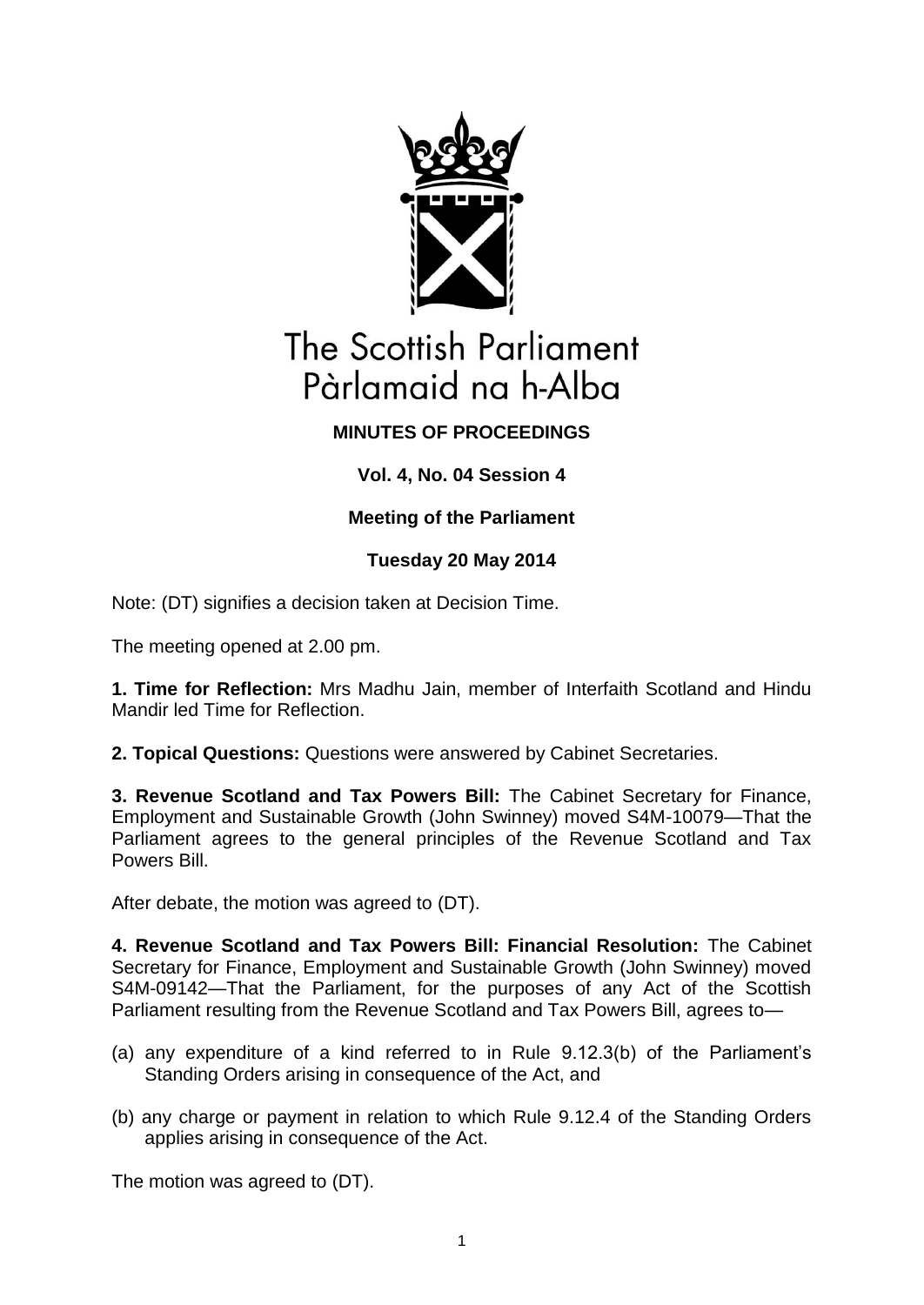**5. Disabled Persons' Parking Badges (Scotland) Bill:** Dennis Robertson moved S4M-10076—That the Parliament agrees to the general principles of the Disabled Persons' Parking Badges (Scotland) Bill.

After debate, the motion was agreed to (DT).

**6. Decision Time:** The Parliament took decisions on items 3, 4 and 5 as noted above.

**7. Tackling the Stigma of Epilepsy through Education:** The Parliament debated S4M-09792 in the name of Kenneth Gibson—That the Parliament is saddened by what it understands is the persistent social stigma associated with epilepsy, which variously affects the lives of 54,000 people with this condition in Scotland; recognises research by Quarriers in 2012 that found that one in two people with epilepsy still encounters prejudice from the public and understands that nearly everyone with epilepsy polled said that most people know little about it; considers that informing attitudes through public education based on the See Me campaign model helps to tackle longstanding stigma and discrimination toward epilepsy; notes calls for all school pupils to learn about the effects of epilepsy and other long-term conditions and potentially life-saving techniques; acknowledges the forthcoming Stamp Out Stigma awareness-raising campaign for secondary pupils developed by Members of the Scottish Youth Parliament in conjunction with Epilepsy Connections, Education Scotland, Scottish Epilepsy Initiative and Young Epilepsy; understands that, by making epilepsy awareness a compulsory element of all first aid training, school staff in North Ayrshire and elsewhere can better assist over 800 children who are newly diagnosed each year, and up to 7,000 children and young people with active epilepsy, and believes that National Epilepsy Week, from 18 to 24 May 2014, offers an ideal opportunity to transform public perceptions.

The meeting closed at 6.04 pm.

**P E Grice** Clerk of the Parliament 20 May 2014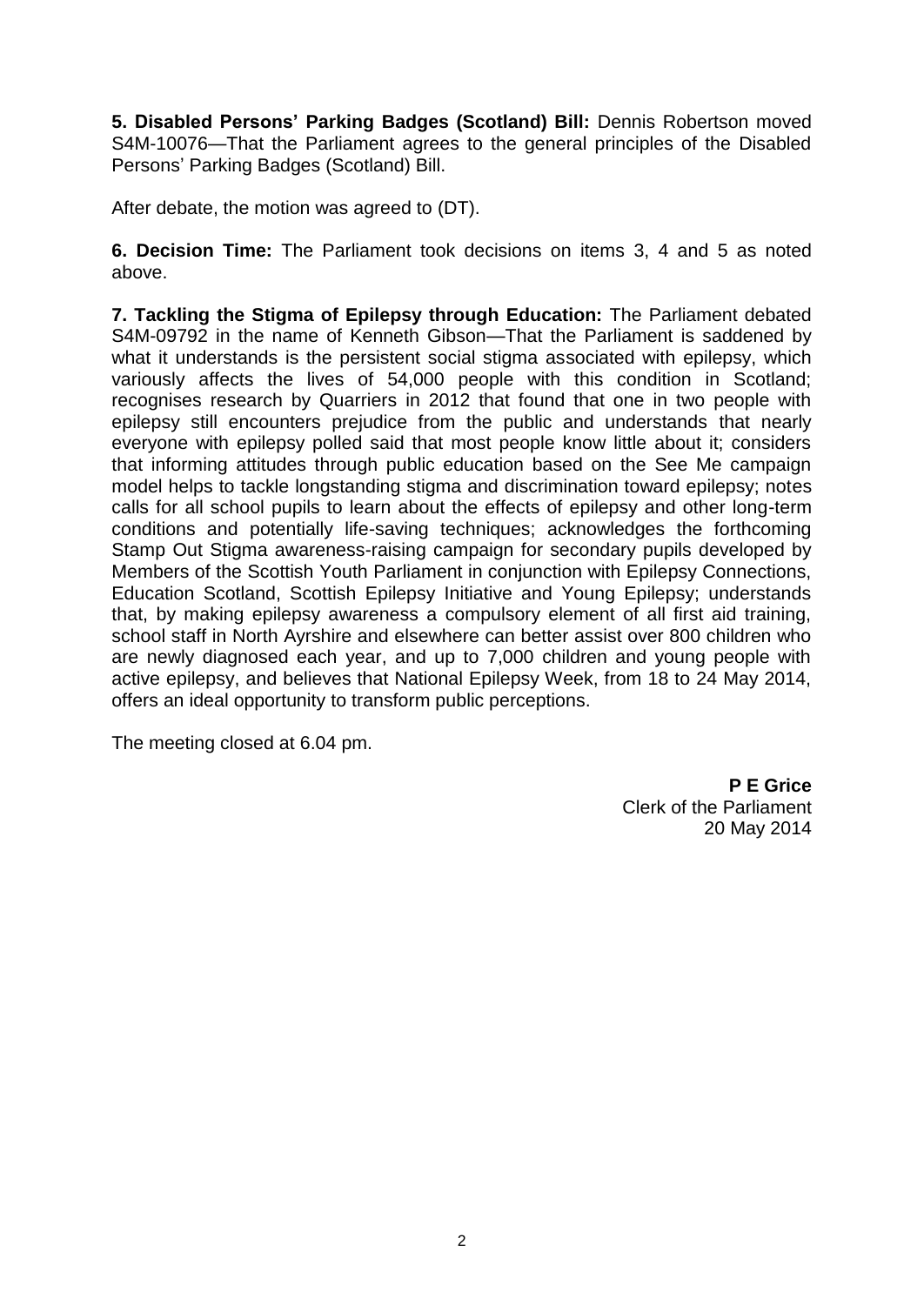#### **Appendix (Note: this Appendix does not form part of the Minutes)**

#### **Subordinate Legislation**

#### **Affirmative instruments**

The following instruments were laid before the Parliament on 16 May 2014 and are subject to the affirmative procedure—

Land Register of Scotland (Rate of Interest on Compensation) Regulations 2014 [draft]

laid under section 116(3)(g), (h) and (i) of the Land Registration etc. (Scotland) Act 2012

- Registers of Scotland (Information and Access) Order 2014 [draft] laid under section 116(3)(k) of the Land Registration etc. (Scotland) Act 2012
- Registers of Scotland (Fees) Order 2014 [draft] laid under section 116(3)(l) and (4)(b) of the Land Registration etc. (Scotland) Act 2012

Land Registration etc. (Scotland) Act 2012 (Incidental, Consequential and Transitional) Order 2014 [draft]

laid under section 116(3)(e) and (4)(b) of the Land Registration etc. (Scotland) Act 2012 and section 81(3) of the Long Leases (Scotland) Act 2012

The following instruments were laid before the Parliament on 19 May 2014 and are subject to the affirmative procedure—

Proceeds of Crime Act 2002 (Amendment of Schedule 4) (Scotland) Order 2014 [draft]

laid under section 459(6)(b) of the Proceeds of Crime Act 2002

Registration of Social Workers and Social Service Workers in Care Services (Scotland) Amendment Regulations 2014 [draft]

laid under section 104(2) of the Public Services Reform (Scotland) Act 2010

National Confidential Forum (Prescribed Care and Health Services) (Scotland) Order 2014 [draft]

laid under paragraph 7(6) of schedule 1A to the Mental Health (Care and Treatment) (Scotland) Act 2003

Provision of Early Learning and Childcare (Specified Children) (Scotland) Order 2014 [draft]

laid under section 99(2) of the Children and Young People (Scotland) Act 2014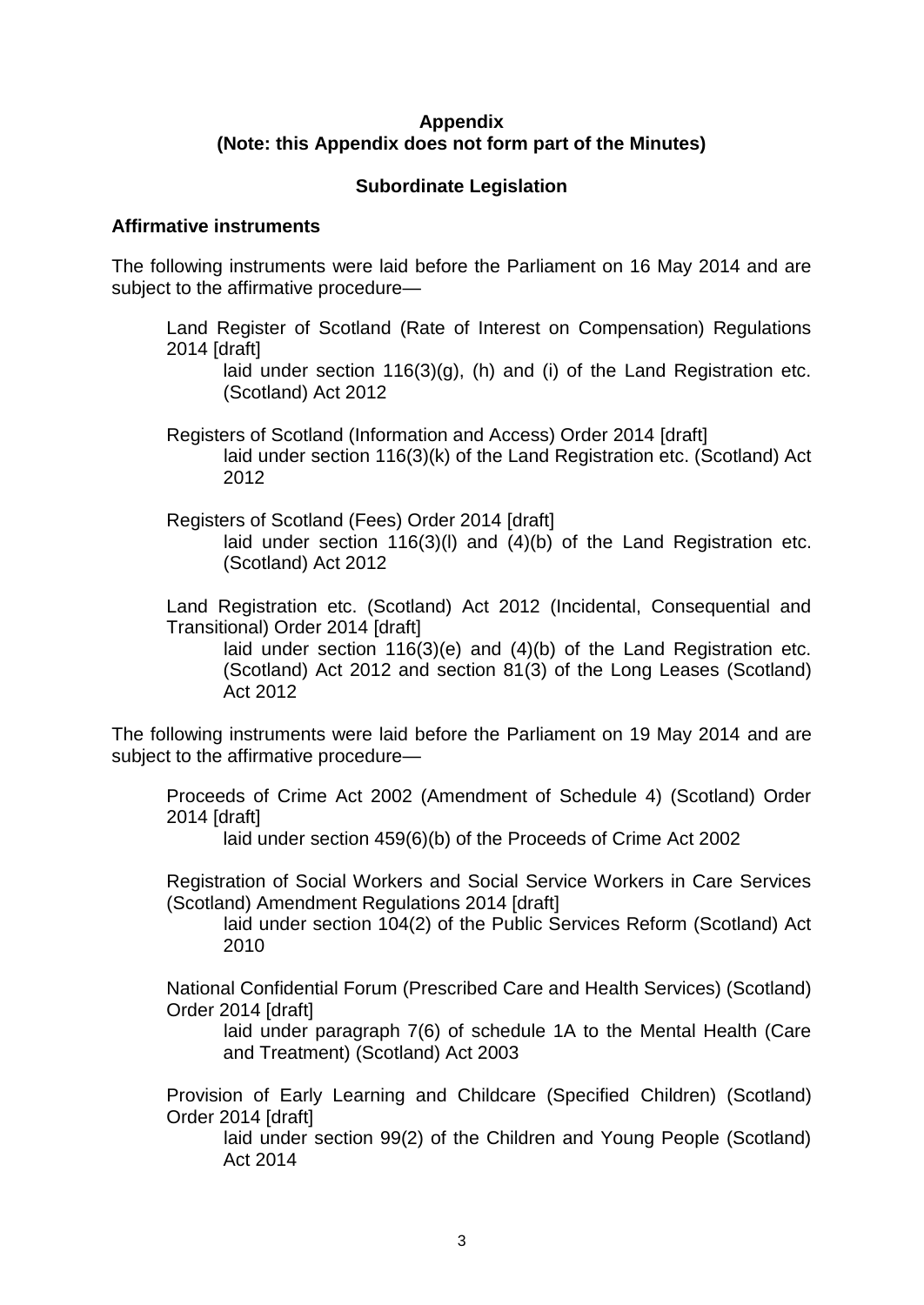#### **Negative instruments**

The following instruments were laid before the Parliament on 19 May 2014 and are subject to the negative procedure—

Regulation of Care (Social Service Workers) (Scotland) Amendment Order 2014 (SSI 2014/129) laid under section 78(1) of the Regulation of Care (Scotland) Act 2001 Title Conditions (Scotland) Act 2003 (Rural Housing Bodies) Amendment Order 2014 (SSI 2014/130) laid under section 127(1) of the Title Conditions (Scotland) Act 2003 Children and Young People (Scotland) Act 2014 (Ancillary Provision) Order 2014 (SSI 2014/132) laid under section 99(4) of the Children and Young People (Scotland) Act 2014

#### **Laid only instruments**

The following instrument was laid before the Parliament on 16 May 2014 and is not subject to any parliamentary procedure—

Land Registration etc. (Scotland) Act 2012 (Designated Day) Order 2014 (SSI 2014/127)

laid under section 30(2) of the Interpretation and Legislative Reform (Scotland) Act 2010

The following instrument was laid before the Parliament on 19 May 2014 and is not subject to any parliamentary procedure—

Children and Young People (Scotland) Act 2014 (Commencement No. 1 and Transitory Provisions) Order 2014 (SSI 2014/131 (C.9)) laid under section 30(2) of the Interpretation and Legislative Reform (Scotland) Act 2010

#### **Committee Reports**

The following reports were published on 20 May 2014—

Delegated Powers and Law Reform Committee, 35th report 2014 (Session 4): Subordinate Legislation (SP Paper 527)

Delegated Powers and Law Reform Committee, 36th report 2014 (Session 4): Public Bodies Act Consent Memorandum on the Public Bodies (Abolition of Food from Britain) Order 2014 [draft] (SP Paper 528)